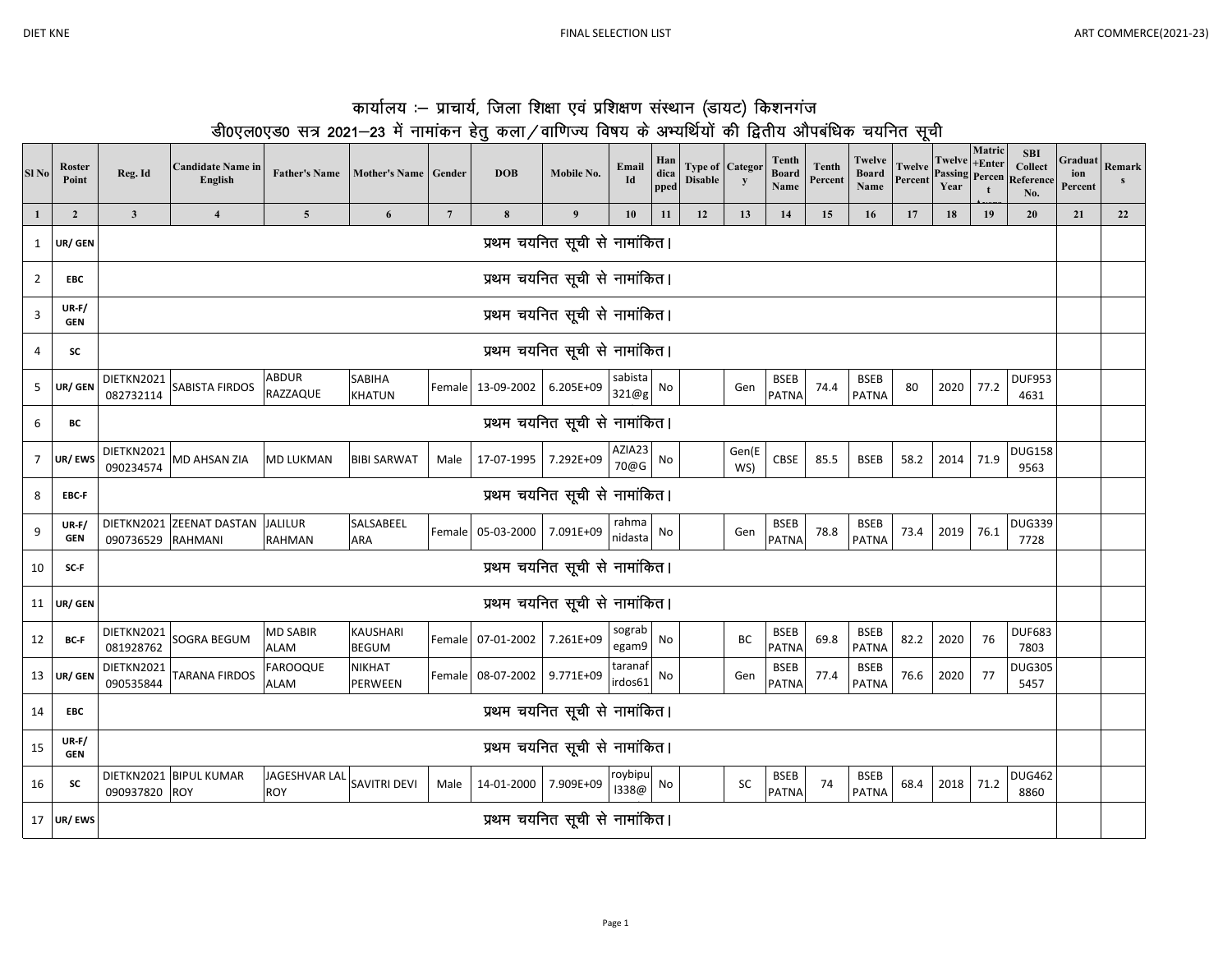| Sl <sub>No</sub> | <b>Roster</b><br>Point  | Reg. Id                       | <b>Candidate Name in</b><br>English | <b>Father's Name</b>     | Mother's Name   Gender              |                | <b>DOB</b>           | Mobile No.                    | Email<br>Id       | Han<br>dica<br>pped | <b>Type of Categor</b><br><b>Disable</b> | y   | <b>Tenth</b><br><b>Board</b><br>Name | <b>Tenth</b><br>Percent | Twelve<br><b>Board</b><br>Name | Twelve<br>Percent | Twelve<br><b>Passing</b> Percen<br>Year | Matric<br>$+Enter$ | <b>SBI</b><br><b>Collect</b><br>Reference<br>No. | Graduat<br>ion<br>Percent | Remark<br>$\mathbf{s}$ |
|------------------|-------------------------|-------------------------------|-------------------------------------|--------------------------|-------------------------------------|----------------|----------------------|-------------------------------|-------------------|---------------------|------------------------------------------|-----|--------------------------------------|-------------------------|--------------------------------|-------------------|-----------------------------------------|--------------------|--------------------------------------------------|---------------------------|------------------------|
| $\mathbf{1}$     | $\overline{\mathbf{c}}$ | $\mathbf{3}$                  | $\overline{\mathbf{4}}$             | $\overline{5}$           | 6                                   | $\overline{7}$ | $\bf8$               | 9                             | 10                | 11                  | 12                                       | 13  | 14                                   | 15                      | 16                             | 17                | 18                                      | 19                 | 20                                               | 21                        | 22                     |
| 18               | <b>BCF</b>              |                               |                                     |                          |                                     |                |                      | प्रथम चयनित सूची से नामांकित। |                   |                     |                                          |     |                                      |                         |                                |                   |                                         |                    |                                                  |                           | <b>RF</b>              |
| 19               | <b>ST</b>               |                               |                                     |                          |                                     |                |                      | प्रथम चयनित सूची से नामांकित। |                   |                     |                                          |     |                                      |                         |                                |                   |                                         |                    |                                                  |                           |                        |
| 20               | EBC                     |                               |                                     |                          |                                     |                |                      | प्रथम चयनित सूची से नामांकित। |                   |                     |                                          |     |                                      |                         |                                |                   |                                         |                    |                                                  |                           |                        |
| 21               | $UR-F/$<br><b>GEN</b>   |                               | प्रथम चयनित सूची से नामांकित।       |                          |                                     |                |                      |                               |                   |                     |                                          |     |                                      |                         |                                |                   |                                         |                    |                                                  |                           |                        |
| 22               | BC                      | प्रथम चयनित सूची से नामांकित। |                                     |                          |                                     |                |                      |                               |                   |                     |                                          |     |                                      |                         |                                |                   |                                         |                    |                                                  |                           |                        |
| 23               | UR/ GEN                 | प्रथम चयनित सूची से नामांकित। |                                     |                          |                                     |                |                      |                               |                   |                     |                                          |     |                                      |                         |                                |                   |                                         |                    |                                                  |                           |                        |
| 24               | SC-F                    | प्रथम चयनित सूची से नामांकित। |                                     |                          |                                     |                |                      |                               |                   |                     |                                          |     |                                      |                         |                                |                   |                                         |                    |                                                  |                           |                        |
| 25               | UR/ GEN                 |                               |                                     |                          |                                     |                |                      | प्रथम चयनित सूची से नामांकित। |                   |                     |                                          |     |                                      |                         |                                |                   |                                         |                    |                                                  |                           |                        |
| 26               | EBC-F                   |                               |                                     |                          |                                     |                |                      | प्रथम चयनित सूची से नामांकित। |                   |                     |                                          |     |                                      |                         |                                |                   |                                         |                    |                                                  |                           |                        |
| 27               | $UR-F/$<br><b>EWS</b>   |                               |                                     |                          |                                     |                |                      | प्रथम चयनित सूची से नामांकित। |                   |                     |                                          |     |                                      |                         |                                |                   |                                         |                    |                                                  |                           |                        |
| 28               | <b>SC</b>               | 083133895 MALLIK              | DIETKN2021 ARJUN KUMAR              | SHIBU MALLIK             | <b>MALA DEVI</b>                    | Male           | 15-01-2000 9.102E+09 |                               | arjunba<br>ba1435 | No                  |                                          | SC  | CBSE<br>DELHI                        | 76                      | <b>BSEB</b><br><b>PATNA</b>    | 65.8              | 2019                                    | 70.9               | <b>DUG090</b><br>3499                            |                           |                        |
| 29               | UR/ GEN                 |                               |                                     |                          |                                     |                |                      | प्रथम चयनित सूची से नामांकित। |                   |                     |                                          |     |                                      |                         |                                |                   |                                         |                    |                                                  |                           |                        |
| 30               | ВC                      |                               |                                     |                          |                                     |                |                      | प्रथम चयनित सूची से नामांकित। |                   |                     |                                          |     |                                      |                         |                                |                   |                                         |                    |                                                  |                           |                        |
| 31               | UR/ GEN                 | 090234865                     | DIETKN2021 NURSHADEE<br>PERWEEN     | MD ILYAS<br><b>ALAM</b>  | <b>BIBI NAZMA</b><br><b>KHATOON</b> |                | Female 02-02-2001    | 8.969E+09                     | nursha<br>diperw  | No                  |                                          | BC  | BSEB<br><b>PATNA</b>                 | 75.8                    | <b>BSEB</b><br><b>PATNA</b>    | 77.6              | 2019                                    | 76.7               | <b>DUG186</b><br>4541                            |                           |                        |
| 32               | EBC                     | DIETKN2021<br>082129759       | <b>MD SHAHNWAZ</b>                  | <b>MD SOHRAB</b><br>ALAM | <b>BIBI ARBUN</b>                   | Male           | 05-04-2001           | 7.809E+09                     | mdsha<br>hn337    | No                  |                                          | EBC | <b>BSEB</b><br>PATNA                 | 71.6                    | <b>BSEB</b><br><b>PATNA</b>    | 80.6              | 2020                                    | 76.1               | <b>DUF751</b><br>8587                            |                           |                        |
| 33               | $UR-F/$<br><b>GEN</b>   | प्रथम चयनित सूची से नामांकित। |                                     |                          |                                     |                |                      |                               |                   |                     |                                          |     |                                      |                         |                                |                   |                                         |                    |                                                  |                           |                        |
| 34               | <b>SC</b>               | DIETKN2021<br>091039467       | <b>BANTI KUMARI</b>                 | <b>ANIL RAY</b>          | <b>MIRA DEVI</b>                    |                | Female 07-06-2002    | 9.518E+09                     | bantiku<br>mari07 | No                  |                                          | SC  | <b>BSEB</b><br><b>PATNA</b>          | 62.2                    | <b>BSEB</b><br><b>PATNA</b>    | 79.6              | 2020                                    | 70.9               | <b>DUG495</b><br>1732                            |                           |                        |
| 35               | UR/ GEN                 |                               |                                     |                          |                                     |                |                      | प्रथम चयनित सूची से नामांकित। |                   |                     |                                          |     |                                      |                         |                                |                   |                                         |                    |                                                  |                           |                        |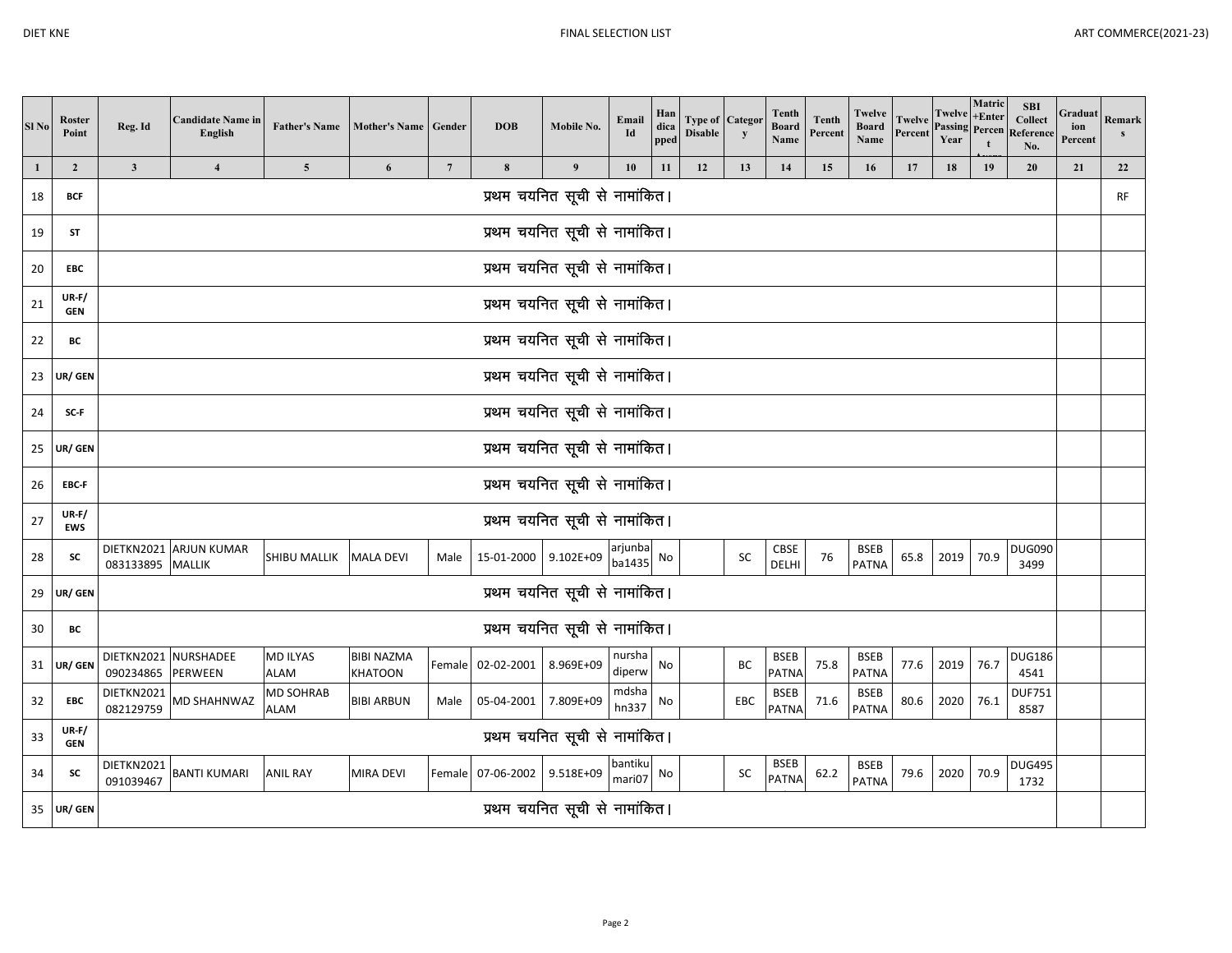| Sl <sub>No</sub> | Roster<br>Point       | Reg. Id                                                                                                                                                                                                                                                                | <b>Candidate Name in</b><br>English | <b>Father's Name</b>     | Mother's Name   Gender        |                 | <b>DOB</b>                  | Mobile No.                    | Email<br>Id         | Han<br>dica<br>pped | Type of<br><b>Disable</b> | Catego<br>y | Tenth<br><b>Board</b><br>Name | <b>Tenth</b><br>Percent | Twelve<br><b>Board</b><br>Name | Twelv<br>Percent | <b>Twelve</b><br>Passing<br>Year | Matric<br>+Enter | <b>SBI</b><br><b>Collect</b><br>Percen Reference<br>No. | Graduat<br>ion<br>Percent | Remark<br>$\mathbf{s}$ |
|------------------|-----------------------|------------------------------------------------------------------------------------------------------------------------------------------------------------------------------------------------------------------------------------------------------------------------|-------------------------------------|--------------------------|-------------------------------|-----------------|-----------------------------|-------------------------------|---------------------|---------------------|---------------------------|-------------|-------------------------------|-------------------------|--------------------------------|------------------|----------------------------------|------------------|---------------------------------------------------------|---------------------------|------------------------|
| 1                | $\overline{2}$        | $\mathbf{3}$                                                                                                                                                                                                                                                           | $\overline{\mathbf{4}}$             | $\overline{5}$           | 6                             | $7\phantom{.0}$ | $\boldsymbol{8}$            | $\boldsymbol{9}$              | 10                  | 11                  | 12                        | 13          | 14                            | 15                      | 16                             | 17               | 18                               | 19               | 20                                                      | 21                        | 22                     |
| 36               | EBC                   | DIETKN2021<br>091038300                                                                                                                                                                                                                                                | MD RAHIL ALAM                       | MD SAYEED<br><b>ALAM</b> | <b>BIBI REZINA</b><br>KHATOON | Male            | 05-05-2000                  | 9.199E+09                     | mdrahi<br>lalam1    | No                  |                           | EBC         | CBSE                          | 91.2                    | <b>BSEB</b>                    | 60.8             | 2019                             | 76               | <b>DUG756</b><br>899                                    |                           |                        |
| 37               | UR/EWS                |                                                                                                                                                                                                                                                                        |                                     |                          |                               |                 |                             | प्रथम चयनित सूची से नामांकित। |                     |                     |                           |             |                               |                         |                                |                  |                                  |                  |                                                         |                           |                        |
| 38               | BC-F                  |                                                                                                                                                                                                                                                                        |                                     |                          |                               |                 |                             | प्रथम चयनित सूची से नामांकित। |                     |                     |                           |             |                               |                         |                                |                  |                                  |                  |                                                         |                           |                        |
| 39               | $UR-F/$<br><b>GEN</b> |                                                                                                                                                                                                                                                                        |                                     |                          |                               |                 |                             | प्रथम चयनित सूची से नामांकित। |                     |                     |                           |             |                               |                         |                                |                  |                                  |                  |                                                         |                           |                        |
| 40               | SC-F                  | DIETKN2021<br>090736371                                                                                                                                                                                                                                                | AARTEE KUMARI MANOJ RAM             |                          | MINA DEVI                     |                 | Female 21-01-2002 9.066E+09 |                               | aartiku<br>mari83   | No                  |                           | SC          | <b>BSEB</b><br>PATNA          | 60                      | <b>BSEB</b><br><b>PATNA</b>    | 75.2             | 2020                             | 67.6             | <b>DUG364</b><br>2954                                   |                           |                        |
| 41               | UR/ GEN               | DIETKN2021<br>082531156                                                                                                                                                                                                                                                | ATIFA QUAMER                        | <b>ILYAS ALAM</b>        | ASMAT JAHAN Female 19-04-2001 |                 |                             | 7.061E+09                     | atifakn<br>e0786    | No                  |                           | BC          | <b>BSEB</b><br><b>PATNA</b>   | 70.8                    | <b>BSEB</b><br><b>PATNA</b>    | 82.6             | 2020                             | 76.7             | <b>DUF871</b><br>8657                                   |                           |                        |
| 42               | EBC-F                 | प्रथम चयनित सूची से नामांकित।                                                                                                                                                                                                                                          |                                     |                          |                               |                 |                             |                               |                     |                     |                           |             |                               |                         |                                |                  |                                  |                  |                                                         |                           |                        |
| 43               | UR/ GEN               | प्रथम चयनित सूची से नामांकित।                                                                                                                                                                                                                                          |                                     |                          |                               |                 |                             |                               |                     |                     |                           |             |                               |                         |                                |                  |                                  |                  |                                                         |                           |                        |
| 44               | UR/ GEN               |                                                                                                                                                                                                                                                                        |                                     |                          |                               |                 |                             | प्रथम चयनित सूची से नामांकित। |                     |                     |                           |             |                               |                         |                                |                  |                                  |                  |                                                         |                           |                        |
| 45               | $UR-F/$<br><b>GEN</b> | DIETKN2021<br>090234802                                                                                                                                                                                                                                                | FAIZA FATMA                         | MOHD FAIQ<br><b>ALAM</b> | <b>FIRDOUS</b><br>JAHAN       | Female          | 22-05-1999                  | 7.86E+09                      | TALHA<br>FAIZAN     | No                  |                           | Gen         | <b>BOAR</b><br>D OF           | 76.67                   | <b>BOARD</b><br>OF             | 75.4             | 2015                             | 76               | <b>DUG179</b><br>4180                                   |                           |                        |
| 46               | BC                    | DIETKN2021<br>090937834                                                                                                                                                                                                                                                | Gufran Alam                         | Md Shabbir<br>Alam       | Ajmera<br>Khatoon             | Male            | 31-03-2002 9.799E+09        |                               | gufran<br>alam54 No |                     |                           | ВC          | CBSE                          | 74                      | <b>CBSE</b>                    | 78.4             | 2020                             | 76.2             | <b>DUG464</b><br>1655                                   |                           |                        |
| 47               | UR/EWS                |                                                                                                                                                                                                                                                                        |                                     |                          |                               |                 |                             | प्रथम चयनित सूची से नामांकित। |                     |                     |                           |             |                               |                         |                                |                  |                                  |                  |                                                         |                           |                        |
| 48               | SC                    |                                                                                                                                                                                                                                                                        |                                     |                          |                               |                 |                             | प्रथम चयनित सूची से नामांकित। |                     |                     |                           |             |                               |                         |                                |                  |                                  |                  |                                                         | 54.25                     |                        |
| 49               | $UR-F/$<br><b>GEN</b> |                                                                                                                                                                                                                                                                        |                                     |                          |                               |                 |                             | प्रथम चयनित सूची से नामांकित। |                     |                     |                           |             |                               |                         |                                |                  |                                  |                  |                                                         |                           |                        |
| 50               | EBC                   | प्रथम चयनित सूची से नामांकित।                                                                                                                                                                                                                                          |                                     |                          |                               |                 |                             |                               |                     |                     |                           |             |                               |                         |                                |                  |                                  |                  |                                                         |                           |                        |
| 51               | UR/Gen                | प्रथम चयनित सूची से नामांकित।                                                                                                                                                                                                                                          |                                     |                          |                               |                 |                             |                               |                     |                     |                           |             |                               |                         |                                |                  |                                  |                  |                                                         |                           |                        |
| 52               | <b>BCF</b>            | प्रथम चयनित सूची से नामांकित।                                                                                                                                                                                                                                          |                                     |                          |                               |                 |                             |                               |                     |                     |                           |             |                               |                         | <b>RF</b>                      |                  |                                  |                  |                                                         |                           |                        |
| 53               | UR/Gen                | DIETKN2021<br>nasarib<br><b>DUG127</b><br>JUMERA<br><b>BSEB</b><br><b>BSEB</b><br>NASARI BEGUM<br>10-10-2000<br>9.801E+09<br>72<br>81.2<br>2020<br>76.6<br>SAGIR UDDIN<br>Female<br>No<br>Gen<br>egum1<br>090134294<br><b>PATNA</b><br><b>PATNA</b><br>1613<br>KHATOON |                                     |                          |                               |                 |                             |                               |                     |                     |                           |             |                               |                         |                                |                  |                                  |                  |                                                         |                           |                        |

Page 3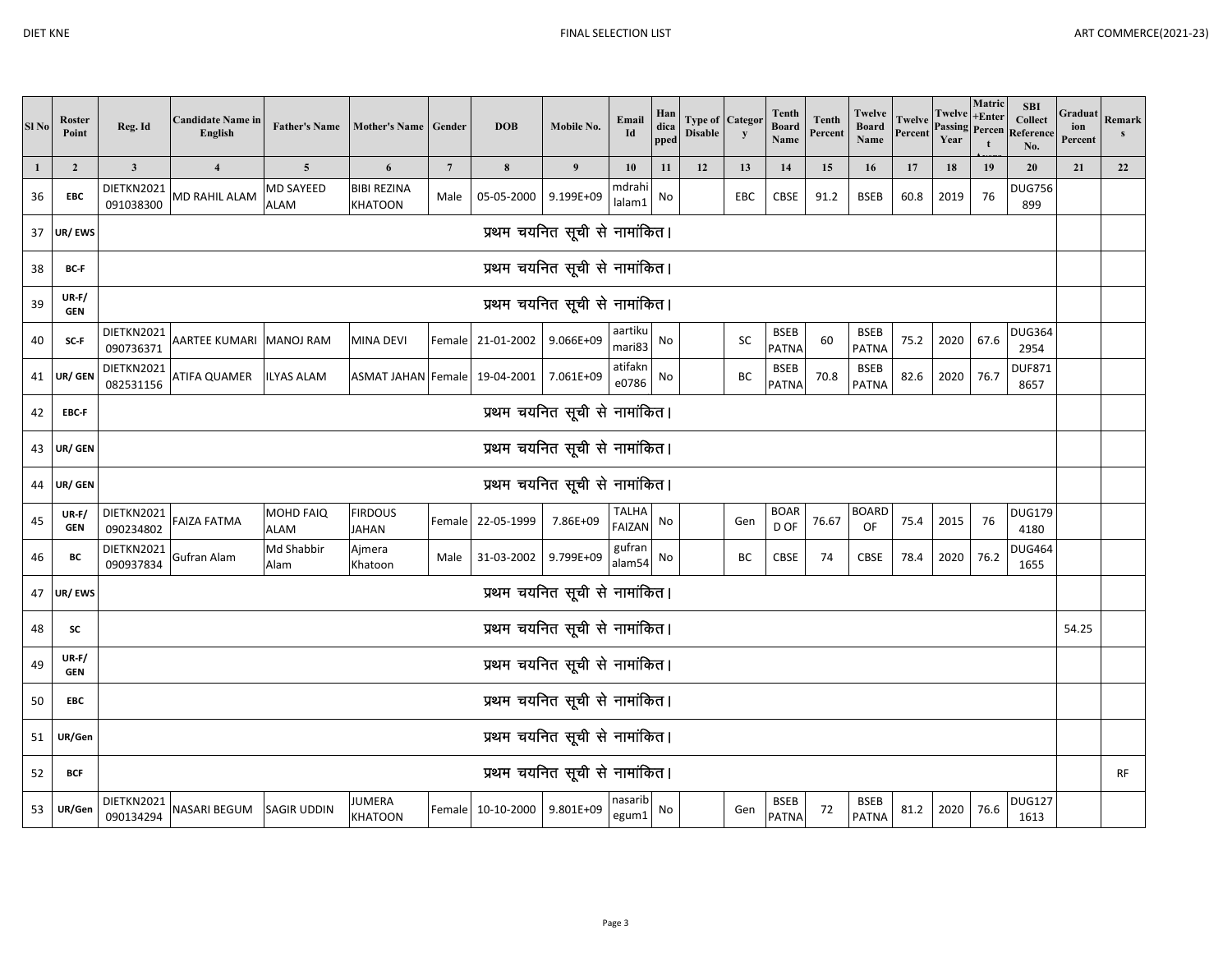| Sl <sub>No</sub> | <b>Roster</b><br>Point  | Reg. Id                       | <b>Candidate Name in</b><br>English | <b>Father's Name</b>            | <b>Mother's Name</b>                 | Gender          | <b>DOB</b>           | Mobile No.                    | Email<br>Id                 | Han<br>dica<br>pped | <b>Type of Categor</b><br><b>Disable</b> | y            | <b>Tenth</b><br><b>Board</b><br>Name | <b>Tenth</b><br>Percent | Twelve<br><b>Board</b><br>Name | Twelve<br>Percent | Twelve<br><b>Passing Percen</b><br>Year | Matric<br>+Enter<br>t | <b>SBI</b><br><b>Collect</b><br>Reference<br>No. | Graduat<br>ion<br>Percent | Remark<br>s |
|------------------|-------------------------|-------------------------------|-------------------------------------|---------------------------------|--------------------------------------|-----------------|----------------------|-------------------------------|-----------------------------|---------------------|------------------------------------------|--------------|--------------------------------------|-------------------------|--------------------------------|-------------------|-----------------------------------------|-----------------------|--------------------------------------------------|---------------------------|-------------|
| $\mathbf{1}$     | $\overline{\mathbf{c}}$ | $\mathbf{3}$                  | $\overline{\mathbf{4}}$             | $\overline{\mathbf{5}}$         | 6                                    | $7\phantom{.0}$ | $\pmb{8}$            | 9                             | 10                          | 11                  | 12                                       | 13           | 14                                   | 15                      | 16                             | 17                | 18                                      | 19                    | 20                                               | 21                        | 22          |
| 54               | <b>EBC</b>              |                               |                                     |                                 |                                      |                 |                      | प्रथम चयनित सूची से नामांकित। |                             |                     |                                          |              |                                      |                         |                                |                   |                                         |                       |                                                  |                           |             |
| 55               | $UR-F/$<br><b>GEN</b>   | DIETKN2021<br>082631882       | RITTIKA DAS                         | <b>RANJIT KUMAR</b><br>DAS      | ANU DAS                              |                 | Female 20-09-1999    | 8.71E+09                      | tanmay<br>kne@g             | No                  |                                          | BC           | CBSE<br><b>NEW</b>                   | 79.8                    | <b>CBSE</b><br><b>NEW</b>      | 72.2              | 2018                                    | 76                    | <b>DUF921</b><br>9912                            |                           |             |
| 56               | SC                      |                               |                                     |                                 |                                      |                 |                      | प्रथम चयनित सूची से नामांकित। |                             |                     |                                          |              |                                      |                         |                                |                   |                                         |                       |                                                  |                           |             |
| 57               | UR/EWS                  |                               |                                     |                                 |                                      |                 |                      | प्रथम चयनित सूची से नामांकित। |                             |                     |                                          |              |                                      |                         |                                |                   |                                         |                       |                                                  |                           |             |
| 58               | BC                      | DIETKN2021<br>091038665       | <b>DIVYA MANDAL</b>                 | JAGDISH<br>MANDAL               | <b>RINA DEVI</b>                     |                 | Female 25-05-2000    | 9.771E+09                     | mandal<br>divya9            | No                  |                                          | BC           | <b>BSEB</b><br><b>PATNA</b>          | 75.2                    | <b>BSEB</b><br><b>PATNA</b>    | 76.8              | 2018                                    | 76                    | <b>DUG481</b><br>0164                            |                           |             |
| 59               | UR/Gen                  |                               |                                     |                                 |                                      |                 |                      | प्रथम चयनित सूची से नामांकित। |                             |                     |                                          |              |                                      |                         |                                |                   |                                         |                       |                                                  |                           |             |
| 60               | EBC-F                   | प्रथम चयनित सूची से नामांकित। |                                     |                                 |                                      |                 |                      |                               |                             |                     |                                          |              |                                      |                         |                                |                   |                                         |                       |                                                  |                           |             |
| 61               | $UR-F/$<br><b>GEN</b>   |                               |                                     |                                 |                                      |                 |                      | प्रथम चयनित सूची से नामांकित। |                             |                     |                                          |              |                                      |                         |                                |                   |                                         |                       |                                                  |                           |             |
| 62               | SC-F                    | DIETKN2021<br>082531053       | <b>RINA ROY</b>                     | <b>DILIP ROY</b>                | <b>JAYNTI DEVI</b>                   | Female          | 12-02-1989           | 9.304E+09                     | <b>NIRUC</b><br><b>HROY</b> | No                  |                                          | SC           | <b>NIOS</b>                          | 58.8                    | BBOSE,<br>PATNA                | 75                | 2019                                    | 66.9                  | <b>DUF848</b><br>8271                            |                           |             |
| 63               | UR/Gen                  |                               |                                     |                                 |                                      |                 |                      | प्रथम चयनित सूची से नामांकित। |                             |                     |                                          |              |                                      |                         |                                |                   |                                         |                       |                                                  |                           |             |
| 64               | BC-F                    | DIETKN2021<br>082330468       | ritu kumari                         | shree bhola<br>mandal           | parmila devi                         | Female          | 27-03-2001           | 9.693E+09                     | rituku<br>mari52            | No                  |                                          | BC           | <b>BSEB</b>                          | 75.2                    | <b>BSEB</b>                    | 76                | 2019                                    | 75.6                  | <b>DUF797</b><br>8347                            |                           |             |
| 65               | UR/Gen                  |                               |                                     |                                 |                                      |                 |                      | प्रथम चयनित सूची से नामांकित। |                             |                     |                                          |              |                                      |                         |                                |                   |                                         |                       |                                                  |                           |             |
| 66               | EBC                     |                               |                                     |                                 |                                      |                 |                      | प्रथम चयनित सूची से नामांकित। |                             |                     |                                          |              |                                      |                         |                                |                   |                                         |                       |                                                  |                           |             |
| 67               | UR-F/EWS                | DIETKN2021<br>091039035       | JUHI NAAZ                           | <b>MD REZAUL</b><br><b>BARI</b> | <b>MASOODA</b><br><b>KHATOON</b>     | Female          | 21-07-2002 9.342E+09 |                               | jnaaz0<br>93@g              | No                  |                                          | Gen(E<br>WS) | CBSE<br><b>NEW</b>                   | 64                      | <b>BSEB</b><br>PATNA           | 74.2              | 2020                                    | 69.1                  | <b>DUG488</b><br>0150                            |                           |             |
| 68               | SC                      | प्रथम चयनित सूची से नामांकित। |                                     |                                 |                                      |                 |                      |                               |                             |                     |                                          |              |                                      |                         |                                |                   |                                         |                       |                                                  |                           |             |
| 69               | UR/Gen                  | प्रथम चयनित सूची से नामांकित। |                                     |                                 |                                      |                 |                      |                               |                             |                     |                                          |              |                                      |                         |                                |                   |                                         |                       |                                                  |                           |             |
| 70               | <b>EBC</b>              | DIETKN2021<br>090134414       | ABU TALIB                           | <b>MD TAIYAB</b><br>HUSSAIN     | <b>BIBI</b><br>ANZUMAN               | Male            | 05-09-1987           | 7.904E+09                     | abutali<br>btaiyab          | No                  |                                          | EBC          | <b>BSME</b><br>B                     | 67.17                   | <b>BSMEB</b><br><b>PATNA</b>   | 81.33             | 2007                                    | 74.3                  | <b>DUG133</b><br>6362                            |                           | Urdu        |
| 71               | UR/Gen                  | 082832386 ALAM                | DIETKN2021 MD SAHANRAJA             | MD DAUD                         | <b>BIBI SAWARA</b><br><b>KHATOON</b> | Male            | 21-04-2002           | 9.472E+09                     | mdsah<br>anrajaa            | No                  |                                          | Gen          | <b>BSEB</b>                          | 69.2                    | <b>BSEB</b>                    | 83.4              | 2020                                    | 76.3                  | <b>DUF977</b><br>4775                            |                           |             |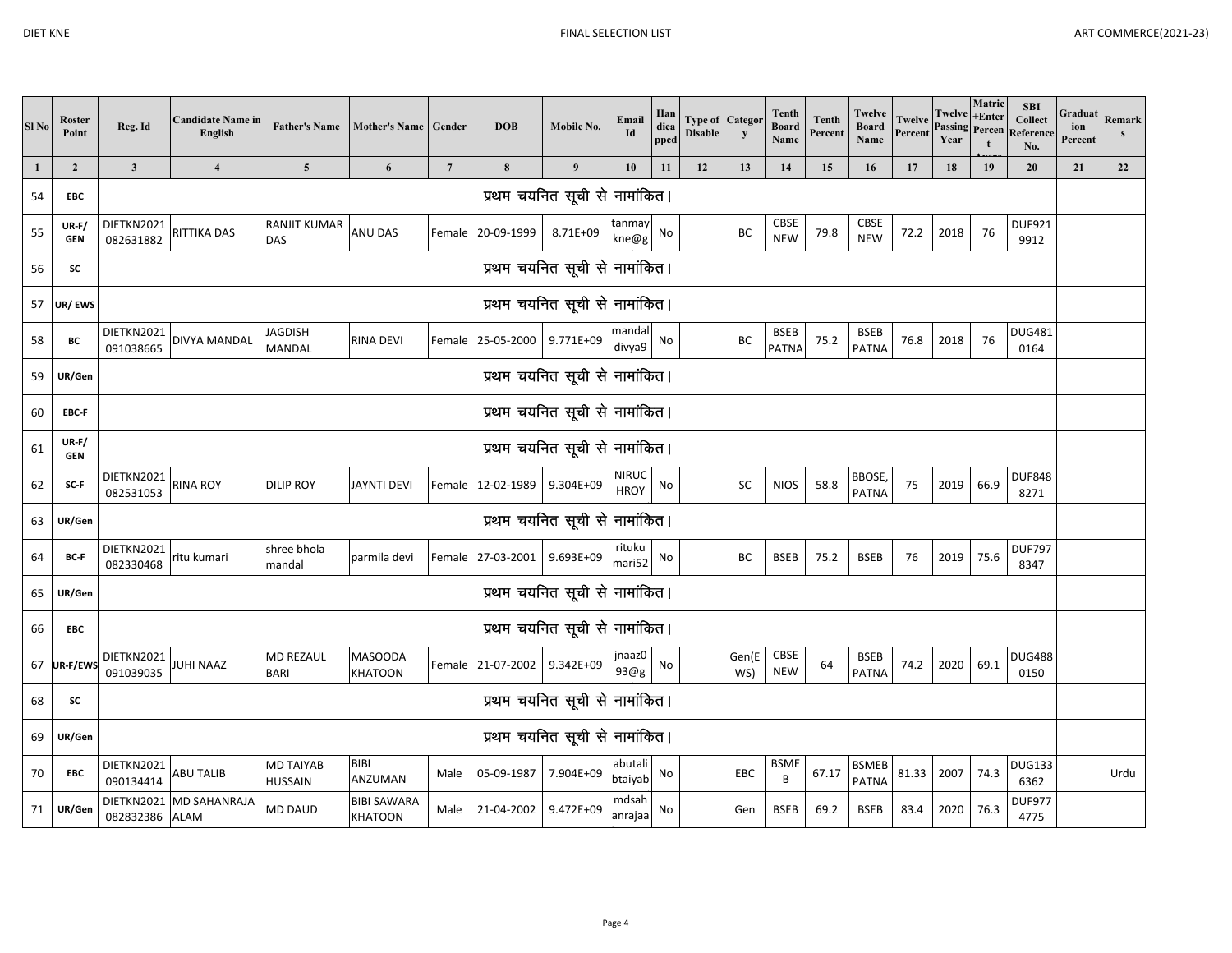| ٠<br>ı |  |
|--------|--|
|--------|--|

| Sl <sub>No</sub> | <b>Roster</b><br>Point | Reg. Id                                                | <b>Candidate Name in</b><br>English   | <b>Father's Name</b>                | Mother's Name Gender                  |                 | <b>DOB</b>                                             | Mobile No.                    | Email<br>Id       | Han<br>dica<br>pped | <b>Disable</b> | <b>Type of Categor</b><br>$\mathbf{y}$ | Tenth<br><b>Board</b><br>Name | <b>Tenth</b><br>Percent | Twelve<br><b>Board</b><br>Name | <b>Twelve</b><br>Percent | Twelve<br>Year | Matric<br>$+$ Enter | <b>SBI</b><br><b>Collect</b><br><b>Passing Percen Reference</b><br>No. | Graduat<br>ion<br>Percent | Remark<br>s |
|------------------|------------------------|--------------------------------------------------------|---------------------------------------|-------------------------------------|---------------------------------------|-----------------|--------------------------------------------------------|-------------------------------|-------------------|---------------------|----------------|----------------------------------------|-------------------------------|-------------------------|--------------------------------|--------------------------|----------------|---------------------|------------------------------------------------------------------------|---------------------------|-------------|
| $\mathbf{1}$     | $\overline{2}$         | $\overline{\mathbf{3}}$                                | $\overline{\mathbf{4}}$               | $\overline{\mathbf{5}}$             | 6                                     | $7\phantom{.0}$ | 8                                                      | 9                             | 10                | 11                  | 12             | 13                                     | 14                            | 15                      | 16                             | 17                       | 18             | 19                  | 20                                                                     | 21                        | 22          |
| 72               | ВC                     |                                                        |                                       |                                     |                                       |                 |                                                        | प्रथम चयनित सूची से नामांकित। |                   |                     |                |                                        |                               |                         |                                |                          |                |                     |                                                                        |                           | Urdu        |
| 73               | $UR-F/$<br><b>GEN</b>  | DIETKN2021 SAYEMA<br>090636093 KHATOON                 |                                       | <b>MOHSIN ALAM</b>                  | RABIYA<br><b>BEGAM</b>                |                 | Female 21-10-1988                                      | 6.206E+09                     | ijawed<br>016@g   | No                  |                | Gen                                    | <b>BSME</b><br>B              | 73.58                   | <b>BSMEB</b><br><b>PATNA</b>   | 74.83                    | 2006           | 74.2                | <b>DUG336</b><br>1968                                                  |                           | Urdu        |
| 74               | <b>SC</b>              |                                                        |                                       |                                     |                                       |                 | SC उर्दू कोटि के अभ्यार्थि नहीं रहने के कारण पद रिक्त। |                               |                   |                     |                |                                        |                               |                         |                                |                          |                |                     |                                                                        |                           |             |
| 75               | UR/Gen                 | DIETKN2021 MD NAWAB<br>082933167 SHARIF                |                                       | <b>MD SHABBIR</b><br>ALAM           | <b>NAGMA</b><br><b>KHATOON</b>        | Male            | 25-10-2001                                             | 8.25E+09                      | nawabs<br>harif78 | No                  |                | BC                                     | CBSE                          | 74.4                    | <b>BBOSE</b><br><b>PATNA</b>   | 78                       | 2020           | 76.2                | <b>DUG021</b><br>6978                                                  |                           |             |
| 76               | EBC-F                  |                                                        |                                       |                                     |                                       |                 |                                                        | प्रथम चयनित सूची से नामांकित। |                   |                     |                |                                        |                               |                         |                                |                          |                |                     |                                                                        |                           |             |
| 77               | UR/EWS                 | प्रथम चयनित सूची से नामांकित।                          |                                       |                                     |                                       |                 |                                                        |                               |                   |                     |                |                                        |                               |                         |                                |                          |                |                     |                                                                        |                           |             |
| 78               | SC-F                   | DIETKN2021<br>082430854                                | <b>KAVITA KUMARI</b>                  | <b>BIDYA PRASAD</b><br><b>BASAK</b> | JAYANTI DEVI                          | Female          | 15-03-2002                                             | 9.934E+09                     | kavitab<br>dg9898 | No                  |                | SC                                     | <b>BSEB</b><br><b>PATNA</b>   | 58.6                    | <b>BSEB</b><br><b>PATNA</b>    | 75                       | 2020           | 66.8                | <b>DUF842</b><br>8442                                                  |                           |             |
| 79               | $UR-F/$<br><b>GEN</b>  |                                                        |                                       |                                     |                                       |                 |                                                        | प्रथम चयनित सूची से नामांकित। |                   |                     |                |                                        |                               |                         |                                |                          |                |                     |                                                                        |                           | Urdu        |
| 80               | ВC                     |                                                        |                                       |                                     |                                       |                 |                                                        | प्रथम चयनित सूची से नामांकित। |                   |                     |                |                                        |                               |                         |                                |                          |                |                     |                                                                        |                           | Urdu        |
| 81               | UR/Gen                 | DIETKN2021<br>091039542                                | <b>SHAWOOR ALAM</b>                   | <b>MD ATIQUR</b><br>RAHMAN          | <b>BIBI SARBARI</b><br><b>KHATOON</b> | Male            | 01-01-1987                                             | 9.007E+09                     | armas<br>wood     | No                  |                | EBC                                    | <b>BIHAR</b><br><b>STATE</b>  | 72.58                   | <b>BIHAR</b><br><b>STATE</b>   | 77.17                    | 2008           | 74.9                | <b>DUG497</b><br>6472                                                  |                           | Urdu        |
| 82               | <b>EBC</b>             |                                                        |                                       |                                     |                                       |                 |                                                        | प्रथम चयनित सूची से नामांकित। |                   |                     |                |                                        |                               |                         |                                |                          |                |                     |                                                                        |                           | Urdu        |
| 83               | UR/Gen                 | DIETKN2021<br>091039235                                | Md Firoz Alam                         | Md sharif<br>Ansari                 | <b>Bibi Nazra</b><br>Khatoon          | Male            | 11-12-1986                                             | 9.799E+09                     | ansari<br>mudass  | No                  |                | EBC                                    | <b>BSME</b><br>B              | 66.75                   | <b>BSMEB</b>                   | 82.92                    | 2007           | 74.8                | <b>DUG491</b><br>7545                                                  |                           | Urdu        |
| 84               | <b>BCF</b>             |                                                        |                                       |                                     |                                       |                 |                                                        | प्रथम चयनित सूची से नामांकित। |                   |                     |                |                                        |                               |                         |                                |                          |                |                     |                                                                        |                           | RF/Urd<br>u |
| 85               | $UR-F/$<br><b>GEN</b>  | DIETKN2021 GULSITAN<br>082732316 PERWEEN               |                                       | <b>MD MANZOOR</b><br>ALAM           | SAIDA<br><b>KHATOON</b>               |                 | Female 01-02-1989                                      | 8.34E+09                      | perwez<br>love20  | No                  |                | EBC                                    | <b>BSME</b><br>B              | 66.55                   | <b>BSMEB</b><br><b>PATNA</b>   | 80.45                    | 2007           | 73.5                | <b>DUF946</b><br>8889                                                  |                           | Urdu        |
| 86               | <b>SC</b>              | SC उर्दू कोटि के अभ्यार्थि नहीं रहने के कारण पद रिक्त। |                                       |                                     |                                       |                 |                                                        |                               |                   |                     |                |                                        |                               |                         |                                |                          |                |                     |                                                                        |                           |             |
| 87               | UR/EWS                 | प्रथम चयनित सूची से नामांकित।                          |                                       |                                     |                                       |                 |                                                        |                               |                   |                     |                |                                        | Urdu                          |                         |                                |                          |                |                     |                                                                        |                           |             |
| 88               | <b>EBC</b>             | प्रथम चयनित सूची से नामांकित।                          |                                       |                                     |                                       |                 |                                                        |                               |                   |                     |                |                                        | PH                            |                         |                                |                          |                |                     |                                                                        |                           |             |
| 89               | UR/Gen                 | 090535656                                              | DIETKN2021 MD SHAMSHAD<br><b>ALAM</b> | MD IQUEBAL<br>HUSSAIN               | <b>TAHMUNA</b><br><b>BEGAM</b>        | Male            | 02-09-1991                                             | 8.809E+09                     | uci.sha<br>mshad  | No                  |                | EBC                                    | <b>BSME</b><br>B              | 66.92                   | <b>BSMEB</b><br><b>PATNA</b>   | 82                       | 2013           | 74.5                | <b>DUG300</b><br>1826                                                  |                           | Urdu        |